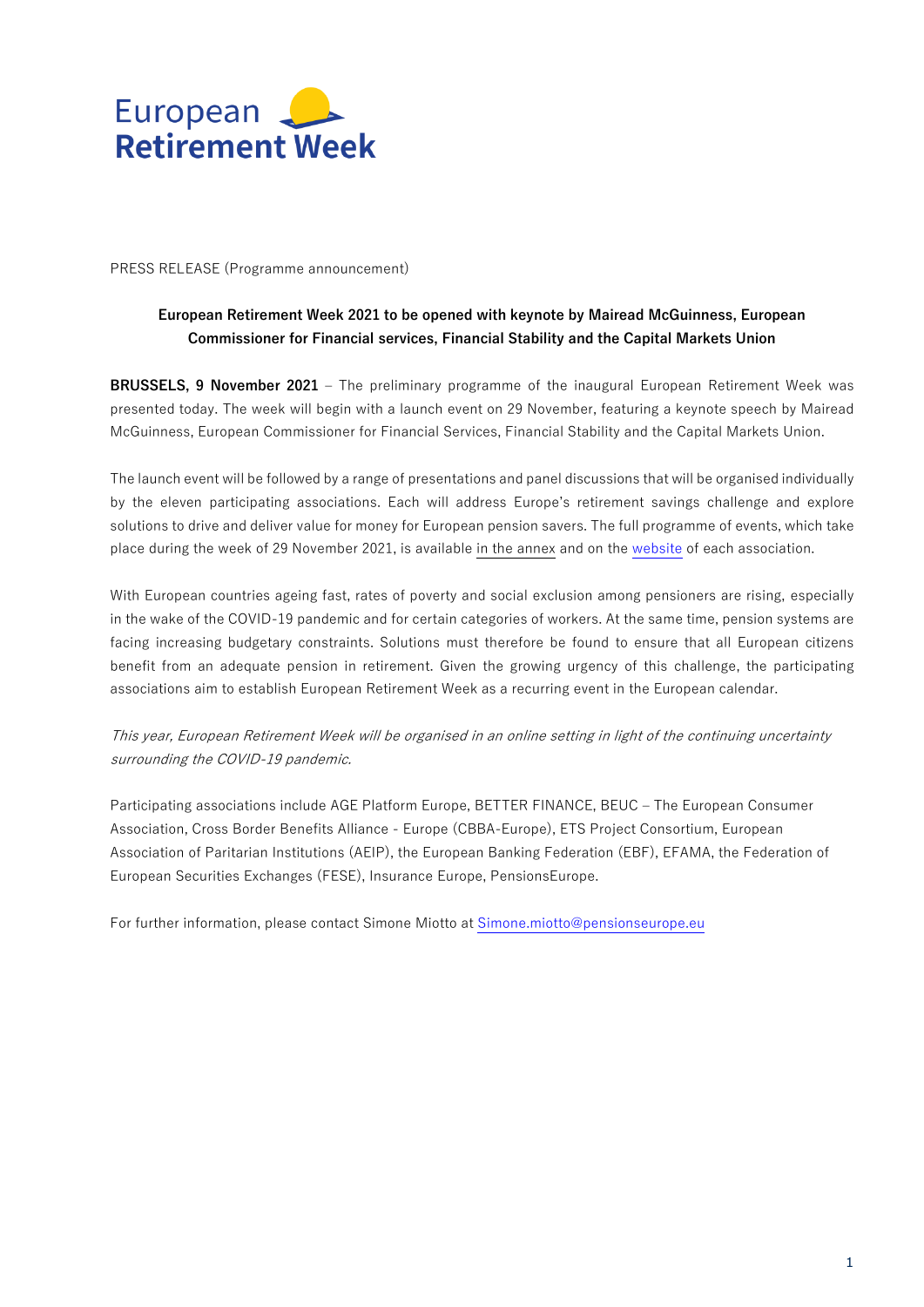

## **Participating associations**

| <b>Platform Europe</b>                   | AGE Platform Europe is a European network of non-profit organisations of and<br>for people aged 50+, which aims to voice and promote the interests of the 200<br>million citizens aged 50+ in the European Union (Eurostat, 2018) and to raise<br>awareness on the issues that concern them most. Our work focuses on a wide<br>range of policy areas that impact on older and retired people. These include<br>issues of anti-discrimination, employment of older workers and active ageing,<br>social protection, pension reforms, social inclusion, health, elder abuse,<br>intergenerational solidarity, research, accessibility of public transport and of the<br>build environment, and new technologies (ICT).                                                                                                                                                                                                                                                                                                                                                                           |
|------------------------------------------|-------------------------------------------------------------------------------------------------------------------------------------------------------------------------------------------------------------------------------------------------------------------------------------------------------------------------------------------------------------------------------------------------------------------------------------------------------------------------------------------------------------------------------------------------------------------------------------------------------------------------------------------------------------------------------------------------------------------------------------------------------------------------------------------------------------------------------------------------------------------------------------------------------------------------------------------------------------------------------------------------------------------------------------------------------------------------------------------------|
|                                          | <b>BETTER FINANCE</b> , the European Federation of Investors and Financial<br>Services Users, is the public interest non-governmental organisation advocating<br>and defending the interests of European citizens as financial services users at<br>European level to lawmakers and the public in order to promote research,<br>information and training on investments, savings and personal finances. It is the<br>one and only European-level organisation solely dedicated to the representation<br>of individual investors, savers and other financial services users.                                                                                                                                                                                                                                                                                                                                                                                                                                                                                                                     |
| BEU                                      | <b>BEUC</b> is the umbrella group for 46 independent consumer organisations from 32<br>countries. Our main role is to represent them to the EU institutions and defend<br>the interests of European consumers. Our acronym originates from our French<br>name, 'Bureau Européen des Unions de Consommateurs'. Our daily work<br>involves making sure the EU takes policy decisions that improve the lives of<br>consumers. This covers a range of topics including competition, consumer<br>rights, digital rights, energy, redress and enforcement, financial services, food,<br>health, safety, sustainability and trade policy.                                                                                                                                                                                                                                                                                                                                                                                                                                                              |
| CROSS BORDER<br><b>BENEFITS ALLIANCE</b> | Cross Border Benefits Alliance-Europe (CBBA-Europe) is a Brussels-based<br>European association advocating for the development of cross-border/pan-<br>European solutions in the field of the workplace and individual social benefits,<br>including pensions, healthcare, long-term care, mental health, unemployment,<br>etc. The association was launched in December 2018 and has 22 members<br>including, pension funds, asset managers, multinational corporations, insurance<br>companies, pension funds' administrators, law firms and other associations. In<br>the field of pensions, CBBA-Europe is mainly focused on the good implementation<br>of the IORP Directive and the PEPP Regulation. Moreover, CBBA-Europe is<br>advocating for the creation of new EU legal framework on occupational pensions<br>allowing for smoother cross-border arrangements. Finally, together with its<br>Scientific Council, CBBA-Europe is working on innovative proposals to develop<br>funded pensions in those European countries where these types of pensions are<br>not developed enough. |
|                                          | Founded in 1996, the European Association of Paritarian Institutions - AEIP<br>is a Brussels-based advocacy organization, representing Social Protection<br>Institutions established and managed by employers and trade unions on a joint<br>basis within the framework of collective agreements. The Association has 15<br>Associate and Affiliate members - all leading large and medium-sized Social                                                                                                                                                                                                                                                                                                                                                                                                                                                                                                                                                                                                                                                                                         |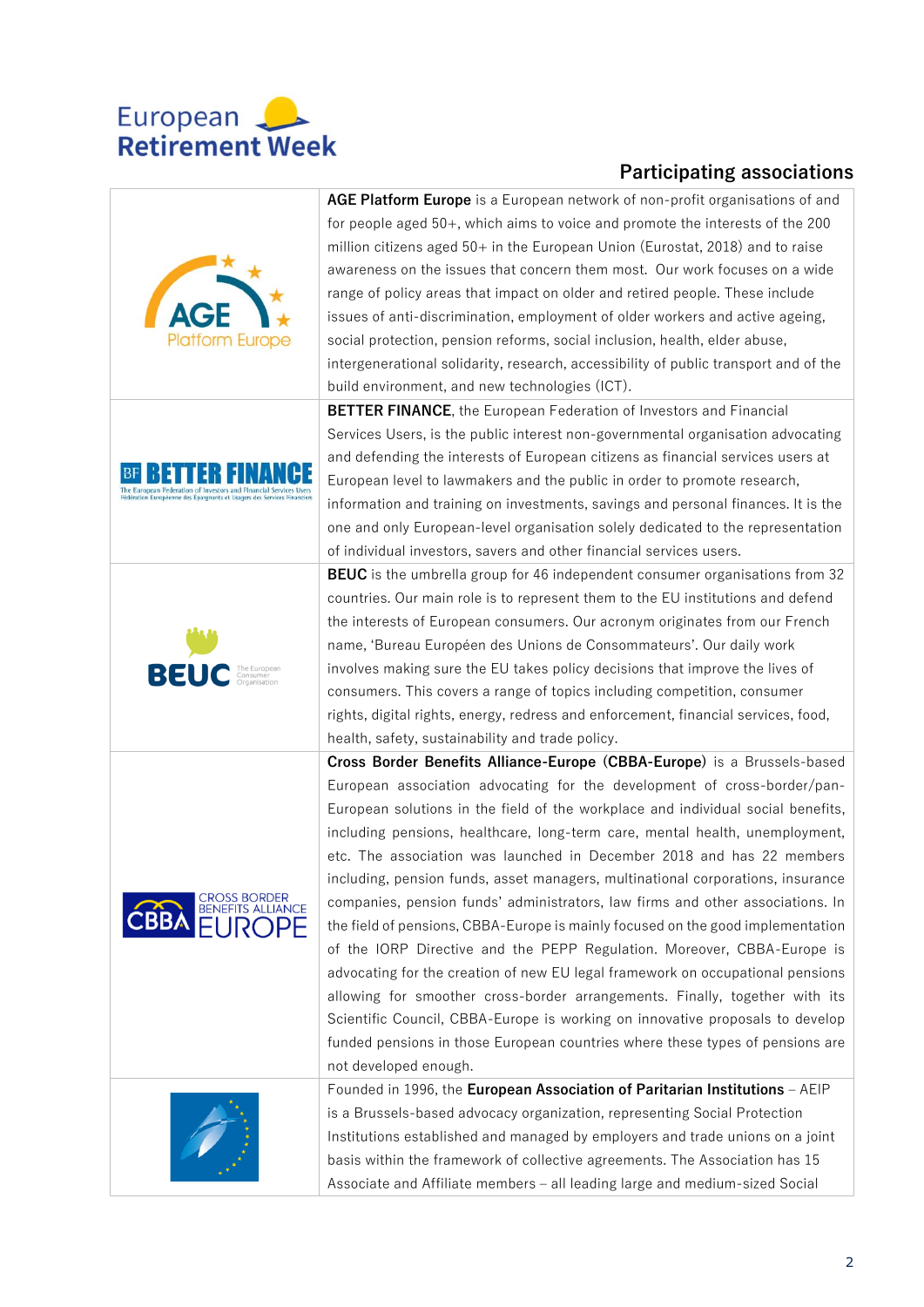

**FFAMA** 

**FSF** 

E

## **Participating associations**

Protection Institutions, from 11 European countries, as well as 13 Task Force Members from 4 European countries. All AEIP members are not-for-profit organizations.

The **European Banking Federation** is the voice of the European banking sector, bringing together national banking associations from across Europe. The federation is committed to a thriving European economy that is underpinned by a stable, secure and inclusive financial ecosystem, and to a flourishing society where financing is available to fund the dreams of citizens, businesses and innovators everywhere. For more information visit [www.ebf.eu.](http://www.ebf.eu/) Twitter handle: @EBFeu

**EFAMA** is the voice of the European investment management industry, which manages over EUR 27 trillion of assets on behalf of its clients in Europe and around the world. We advocate for a regulatory environment that supports our industry's crucial role in steering capital towards investments for a sustainable future and providing long-term value for investors. More information available at www.efama.org.

At the start of 2019, a consortium of 8 experienced pension stakeholders took up the challenge to establish the pilot stage of the European Tracking Service on Pensions (ETS) under the already existing brand 'FindyourPension' (FYP). The idea behind the **ETS project** is to help mobilise workers get tailored information about their old age provisions as well as an overview of the personal pension entitlements they have collected throughout their career. The pilot comprises the FYP portal containing tailored information on at least 5 countries as well as a first connection as a proof of concept gathering personal pension data from the Belgian tracking facilities. Following a step-by-step approach, the goal is to roll out the service and connect as many National Tracking Services to the platform as possible after the project phase. The project is financially supported by the European Commission (programme EaSI, Progress Axis, Access to Social Protection).

The **Federation of European Securities Exchanges (FESE)** represents 36 exchanges in equities, bonds, derivatives and commodities through 18 Full Members from 30 countries, as well as 1 Affiliate Member and 1 Observer Member. At the end of September 2021, FESE members had 9470 companies listed on their markets, of which 13% are foreign companies contributing towards European integration and providing broad and liquid access to Europe's capital markets. Many of our members also organise specialised markets that allow small and medium sized companies across Europe to access capital markets; 1387 companies were listed in these specialised markets/segments in equity, increasing choice for investors and issuers. Through their RM and MTF operations, FESE members are keen to support the European Commission's objective of creating a Capital Markets Union.